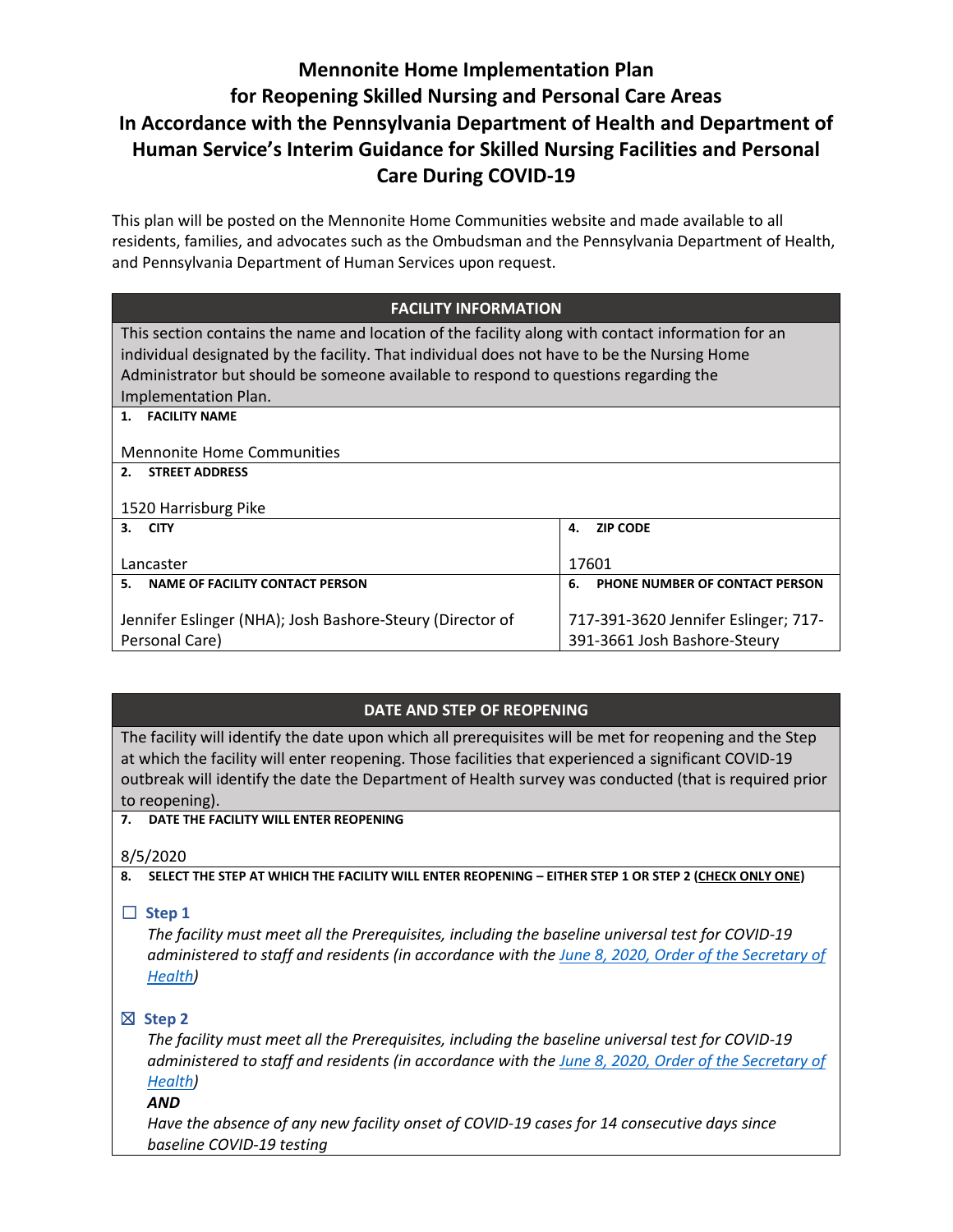### **DATE AND STEP OF REOPENING**

#### **9. HAS THE FACILITY EXPERIENCED A SIGNIFICANT COVID-19 OUTBREAK? (IF NO, SKIP TO #11)**

#### Yes

#### **10. DATE THE FACILITY WAS SURVEYED BY THE DEPARTMENT OF HEALTH TO ENSURE THE FACILITY IS ADEQUATELY PREVENTING TRANSMISSION OF COVID-19**

7/15/2020

### **STRATEGY FOR TESTING, COHORTING, PERSONAL PROTECTIVE EQUIPMENT, AND STAFFING**

To ensure the facility has taken appropriate measures to protect residents and staff, descriptions of those strategies are required in this section (prerequisites to reopening).

**11. DATE RANGE FOR THE BASELINE UNIVERSAL TEST ADMINISTERED TO STAFF AND RESIDENTS (BETWEEN MAY 24, 2020 AND JULY 24, 2020) IN ACCORDANCE WITH TH[E JUNE 8, 2020, ORDER OF THE SECRETARY](https://www.health.pa.gov/topics/Documents/Diseases%20and%20Conditions/Order%20of%20SOH%20Universal%20Testing%20in%20SNF.pdf) OF HEALTH**

6/18/2020 to 7/22/2020

**12. DESCRIBE THE CAPACITY TO ADMINISTER COVID-19 DIAGNOSTIC TESTS TO ALL RESIDENTS SHOWING SYMPTOMS OF COVID-19 AND TO DO SO WITH 24 HOURS**

The Mennonite Home has adequate supplies to administer COVID-19 tests to symptomatic residents within 24 hours. The Mennonite Home has contracts with two laboratories to facilitate timely testing. The Mennonite Home has been successful in administering tests within 24 hours. Timing of test results vary depending on lab.

**13. DESCRIBE THE CAPACITY TO ADMINISTER COVID-19 DIAGNOSTIC TESTS TO ALL RESIDENTS AND STAFF IF THE FACILITY EXPERIENCES AN OUTBREAK**

The Mennonite Home has adequate capability to administer COVID-19 diagnostic tests to all residents and staff if the facility experiences an outbreak.

### **14. DESCRIBE THE CAPACITY TO ADMINISTER COVID-19 DIAGNOSTIC TESTS TO ALL STAFF, INCLUDING ASYMPTOMATIC STAFF**

The Mennonite Home has adequate testing supplies to administer COVID-19 tests to asymptomatic team members. Team members who exhibit symptoms of COVID-19 will be advised to contact their personal medical provider and/or the Pennsylvania Department of Health.

**15. DESCRIBE THE PROCEDURE FOR ADDRESSING NEEDED TESTING OF NON-ESSENTIAL STAFF AND VOLUNTEERS**

The Mennonite Home has adequate testing supplies to administer COVID-19 tests to volunteers and nonessential staff employed by the Mennonite Home. The Mennonite Home will coordinate with vendors to ensure COVID-19 testing is completed for non-essential staff, if needed.

#### **16. DESCRIBE THE PROCEDURE FOR ADDRESSING RESIDENTS OR STAFF THAT DECLINE OR ARE UNABLE TO BE TESTED**

The Mennonite Home will continue to follow PA HAN 509 or subsequent guidance regarding testing. Asymptomatic Residents who decline testing, will be cared for in a COVID - Yellow ZONE – potentially exposed category, for at least 14 days after known exposure.

Residents with COVID-19 symptoms without an alternative diagnosis who refuse testing, will be considered presumptively positive and cohorted in a COVID positive RED ZONE.

Universal (asymptomatic) COVID-19- testing is required for team members working the skilled care and personal care areas. Symptomatic team members are excluded from working in accordance with PA-HAN – 502 or subsequent guidance.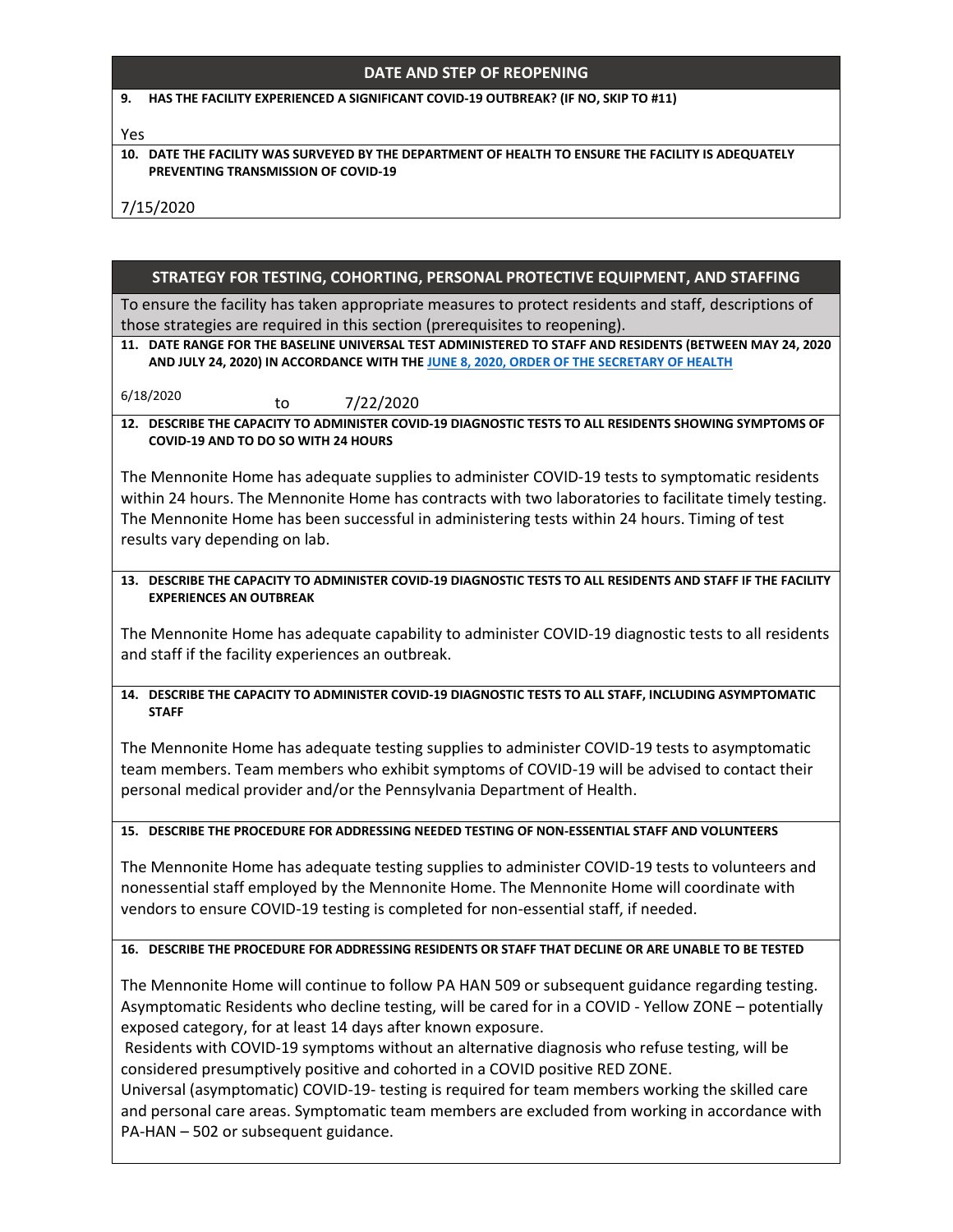### **STRATEGY FOR TESTING, COHORTING, PERSONAL PROTECTIVE EQUIPMENT, AND STAFFING**

### **17. DESCRIBE THE PLAN TO COHORT OR ISOLATE RESIDENTS DIAGNOSED WITH COVID-19 IN ACCORDANCE WITH [PA-](https://www.health.pa.gov/topics/Documents/Diseases%20and%20Conditions/Order%20of%20SOH%20Universal%20Testing%20in%20SNF.pdf)[HAN-509](https://www.health.pa.gov/topics/Documents/Diseases%20and%20Conditions/Order%20of%20SOH%20Universal%20Testing%20in%20SNF.pdf) PURSUANT TO SECITON 1 OF THE** *INTERIM GUIDANCE FOR SKILLED NURSING FACILITIES DURING COVID-19***.**

The Mennonite Home has adequate resources to implement the transmission-based prevention strategy outlined in PA-HAN-509 or subsequent guidance. The Mennonite Home has the capacity to designate three cohorting zones, based on test results and/or the residents' clinical status. The "RED ZONE" is for positive or presumptively positive residents who are still within the parameters for transmission-based precautions. The "YELLOW ZONE" is for potentially exposed residents or/are within 14 days of a possible COVID-19 exposure. And, a "GREEN ZONE", is for residents with no known COVID-19 exposure and are without symptoms.

The Mennonite Home will continue to adjust and evolve plan to support various methods for cohorting relative to exposure or outbreak level based on PA HAN 509 and additional guidance as issued.

### **18. DESCRIBE THE CURRENT CACHE OF PERSONAL PROTECTIVE EQUIPMENT (PPE) AND THE PLAN TO ENSURE AN ADEQUATE SUPPLY OF PPE FOR STAFF (BASED ON THE TYPE OF CARE EXPECTED TO BE PROVIDED)**

The Mennonite Home monitors supply and utilization rates of Personal Protective Equipment to maintain adequate supply for resident services and staff protection. Personal Protective equipment is designated per ZONE according to published recommendations.

PPE is currently in adequate supply due to continued purchasing capabilities, various modes of utilization according to published guidelines. The Mennonite Home has established contracts for supply needs, while also continuing to research and obtain additional capabilities as needed.

### **19. DESCRIBE THE CURRENT STAFFING STATUS AND THE PLAN TO ENSURE NO STAFFING SHORTAGES**

The Mennonite Home actively monitors staffing status and has developed plans to support staffing needs. As a component of Emergency Preparedness planning, The Mennonite Home, has an Emergency staffing plan established to support response relative to COVID or various emergency scenarios. As staffing levels fluctuate based on exposure, quarantine, and symptom precautions, additional staff support will be utilized including ancillary team members, agency staff contracts, and additional contracts as needed.

#### **20. DESCRIBE THE PLAN TO HALT ALL REOPENING FACILITIES IF THE COUNTY IN WHICH THE FACILITY IS LOCATED IS REVERTED TO A RED PHASE OF THE GOVERNOR'S REOPENING PLAN**

As a component of emergency preparedness, the Mennonite Home COVID-19 Task Force actively monitors the status of Lancaster County and additional updates that may impact the health and wellbeing of our residents, team, and community. The Mennonite Home will respond accordingly to reopening guidelines and updates as published. This may include the Mennonite Home reinstituting protocols in place, prior to entering the reopening steps, as they related to visitors and dining.

The Mennonite Home will return to the closure plan in the event the county moves to the Red Phase.

## **SCREENING PROTOCOLS**

In each block below, describe the screening protocol to be used including where screening occurs, method of determining symptoms and possible exposure, and action taken if screening reveals possible virus.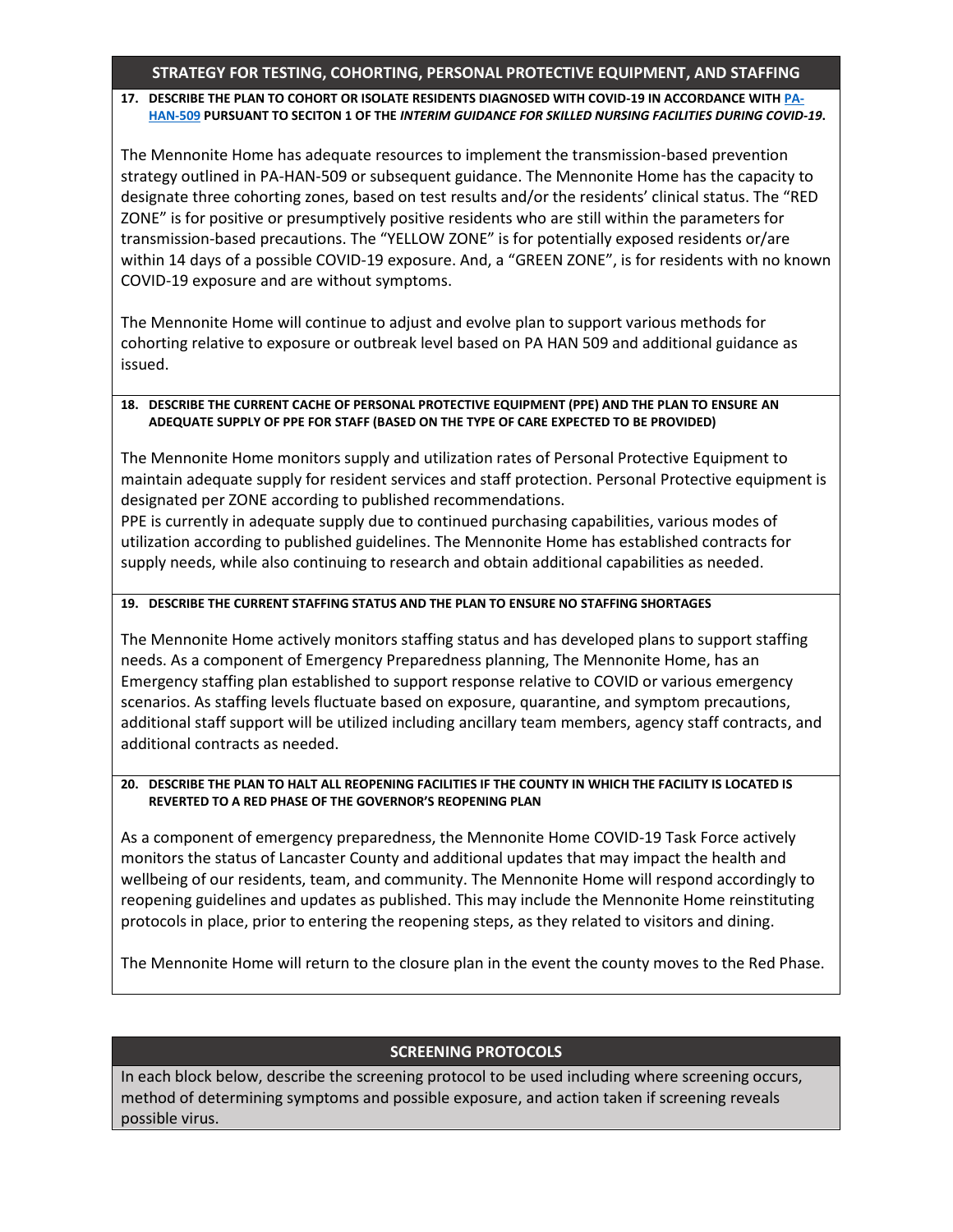#### **21. RESIDENTS**

As a component of Emergency Preparedness and Infection Prevention Plan, the Mennonite Home utilized guidance issued by the Centers for Disease Control & Prevention to develop a protocol for resident surveillance and monitoring. This includes monitoring for various symptoms potentially related to COVID, and actively measuring temperatures and pulse oximetry levels. In addition, the Mennonite Home follows the guidelines published by Secretary Levine, Testing at Skilled Nursing Facilities Order, dated June 8, 2020. Potential residents are screened via a medical record chart review upon receipt of the referral. Residents admitted from the hospital are requested to be tested for COVID-19 prior to admission. Admissions or readmissions are cared for in a YELLOW ZONE (potentially exposed) for a minimum of 14 days. If symptom screening for any resident reveals possible infection, the provider is notified and, if indicated, a COVID-19 test is performed. All in house screening will occur in the resident's household/room.

#### **22. STAFF**

As a component of Emergency Preparedness and Infection Prevention Plan, the Mennonite Home utilized guidance issued by the Centers for Disease Control & Prevention to develop a protocol for Staff surveillance and monitoring. Screening occurs in the Mennonite Home main entrance – Susquehanna lobby. All staff must enter the facility through one entrance; all other entrances are closed. Staff are screened at beginning of shift using recommended screening questions to determine symptoms and possible exposure. Staff who fail the screening questions and/or a temperature check (100 degrees or more) are asked to return home and contact Human Resources. If baseline testing reveals asymptomatic positive staff, employee is sent home for 10 days.

#### **23. HEALTHCARE PERSONNEL WHO ARE NOT STAFF**

As a component of Emergency Preparedness and Infection Prevention Plan, the Mennonite Home utilized guidance issued by Centers for Disease Control & Prevention to develop a protocol for Healthcare Personnel who are not staff, surveillance, and monitoring. Screening occurs in the Mennonite Home main entrance – Susquehanna lobby. Healthcare Personnel who are not staff must enter the facility through one entrance; all other entrances are closed. Healthcare Personnel who are not staff are screened at beginning of shift using recommended screening questions to determine symptoms and possible exposure. Healthcare Personnel who are not staff, who fail the screening questions and/or a temperature check (100 degrees or more) are asked to return home and contact Administration/Human Resources. If baseline testing reveals asymptomatic positive, Healthcare Personnel who are not staff, should follow quarantine guidance, and not return to active service for the Mennonite Home for 10 days

#### **24. NON-ESSENTIAL PERSONNEL**

As a component of Emergency Preparedness and Infection Prevention Plan, the Mennonite Home utilized guidance issued by Centers for Disease Control & Prevention to develop a protocol for Non-Essential personnel surveillance and monitoring. Screening occurs in the Mennonite Home main entrance – Susquehanna lobby. Non-Essential Personnel must enter the facility through one entrance; all other entrances are closed. Non-Essential Personnel are screened at beginning of shift using recommended screening questions to determine symptoms and possible exposure. Non-Essential Personnel who fail the screening questions and/or a temperature check (100 degrees or more) are asked to return home and contact Human Resources. If baseline testing reveals asymptomatic positive Non-Essential Personnel, the Mennonite Home will recommend appropriate quarantine guidance, and will not permit return to active service for the Mennonite Home for 10 days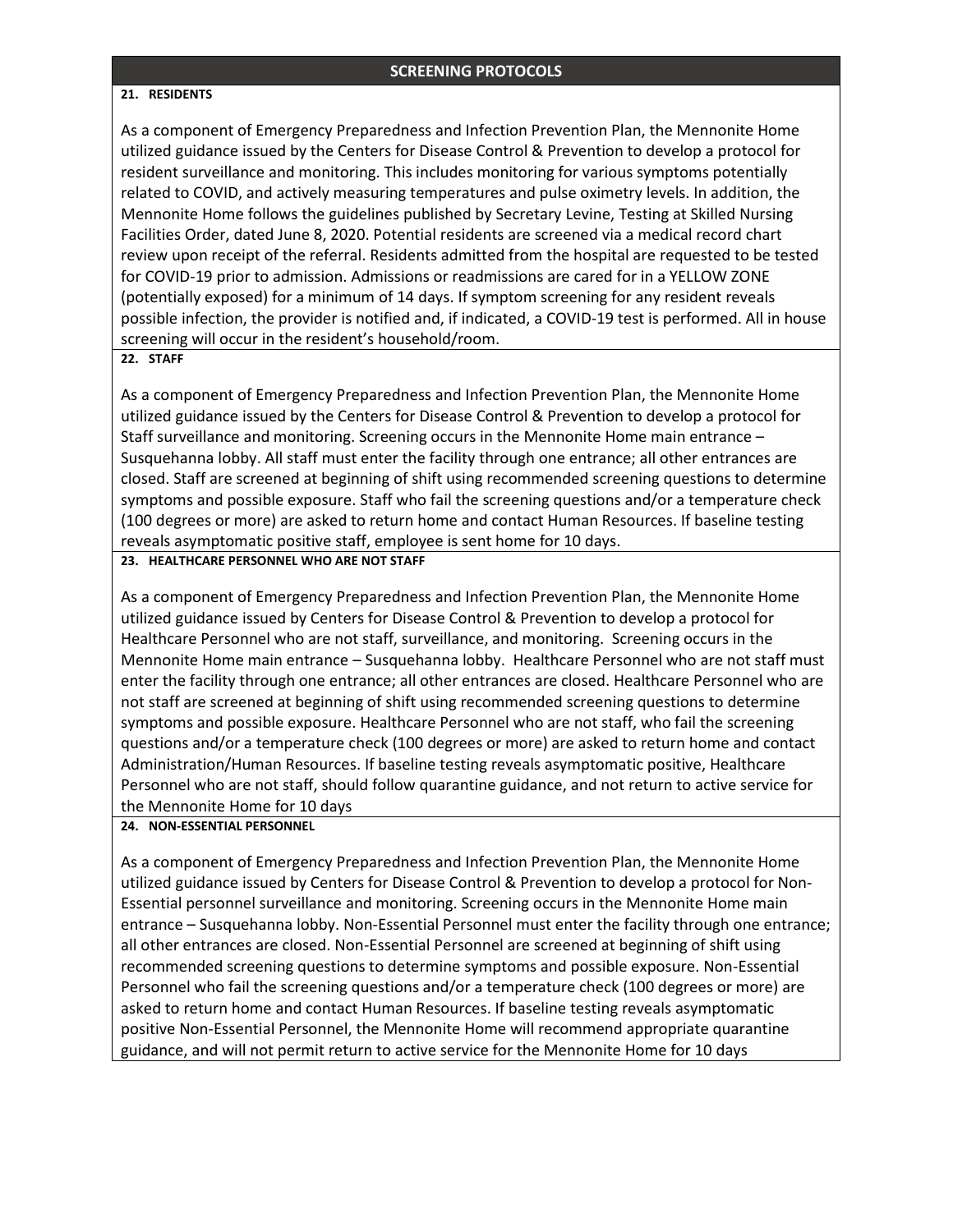### **25. VISITORS**

Visitors are educated on the risks of visiting the Mennonite Home, signs and symptoms of COVID-19, actions to take if they develop symptoms, and appropriate infection control measures to take prior, during and post visit. Visitors are screened for symptoms consistent with COVID-19, perform hand hygiene, and have their temperature taken, prior to entry to the Mennonite Home. Screening takes place in the main entrance, Susquehanna Lobby.

### **26. VOLUNTEERS**

Upon return of volunteers to our team at the Mennonite Home according to reopening guidelines, volunteers will be educated on the risks of volunteering at the Mennonite Home. How to recognize signs and symptoms of COVID-19, actions to take if they develop symptoms, and appropriate infection control measures to take prior, during, and post visit. Volunteers will be screened for symptoms consistent with COVID-19, perform hand hygiene, and have their temperature taken, prior to entry to the Mennonite Home. Screening takes place in the main entrance, Susquehanna Lobby.

### **COMMUNAL DINING FOR RESIDENTS UNEXPOSED TO COVID-19**

Communal dining is the same for all steps of reopening so there is no need to differentiate among the three steps.

**27. DESCRIBE COMMUNAL DINING MEAL SCHEDULE, INCLUDING STAGGERED HOURS (IF ANY)**

The Mennonite Home will continue to utilize guidelines for dining as outlined in the PA DOH reopening guidelines and considerations. Physical distancing, priority for residents with safety and support needs, staggered meal service, hand hygiene for residents, are examples of considerations during meal service.

#### **28. DESCRIBE ARRANGEMENT OF TABLES AND CHAIRS TO ALLOW FOR SOCIAL DISTANCING**

Mennonite Home has designated established dining rooms on each household to support recommendations for physical distancing. Tables have been arranged to support appropriate space, and chairs removed. Staggered meal times and resident placement is coordinated to support.

### **29. DESCRIBE INFECTION CONTROL MEASURES, INCLUDING USE OF PPE BY STAFF**

The Mennonite Home follows protocols developed by the emergency preparedness COVID 19 Task Force, and Infection prevention program team, by utilizing guidelines from the Centers for Disease Control & Prevention, Centers for Medicare and Medicaid Services, and PA Department of Health. Team members are assisting residents with hand hygiene pre and post meal. Residents are encouraged to wear face masks pre and post meal. Surfaces within the dining rooms will be cleaned using EPA registered disinfectant with appropriate dwell times between resident seating and between meals.

#### **30. DESCRIBE ANY OTHER ASPECTS OF COMMUNAL DINING DURING REOPENING**

Communal dining is limited to residents unexposed to COVID-19 and residing in a "Green" zone. Any residents who receive in-room meal service will have support as indicated and providing assistance as needed.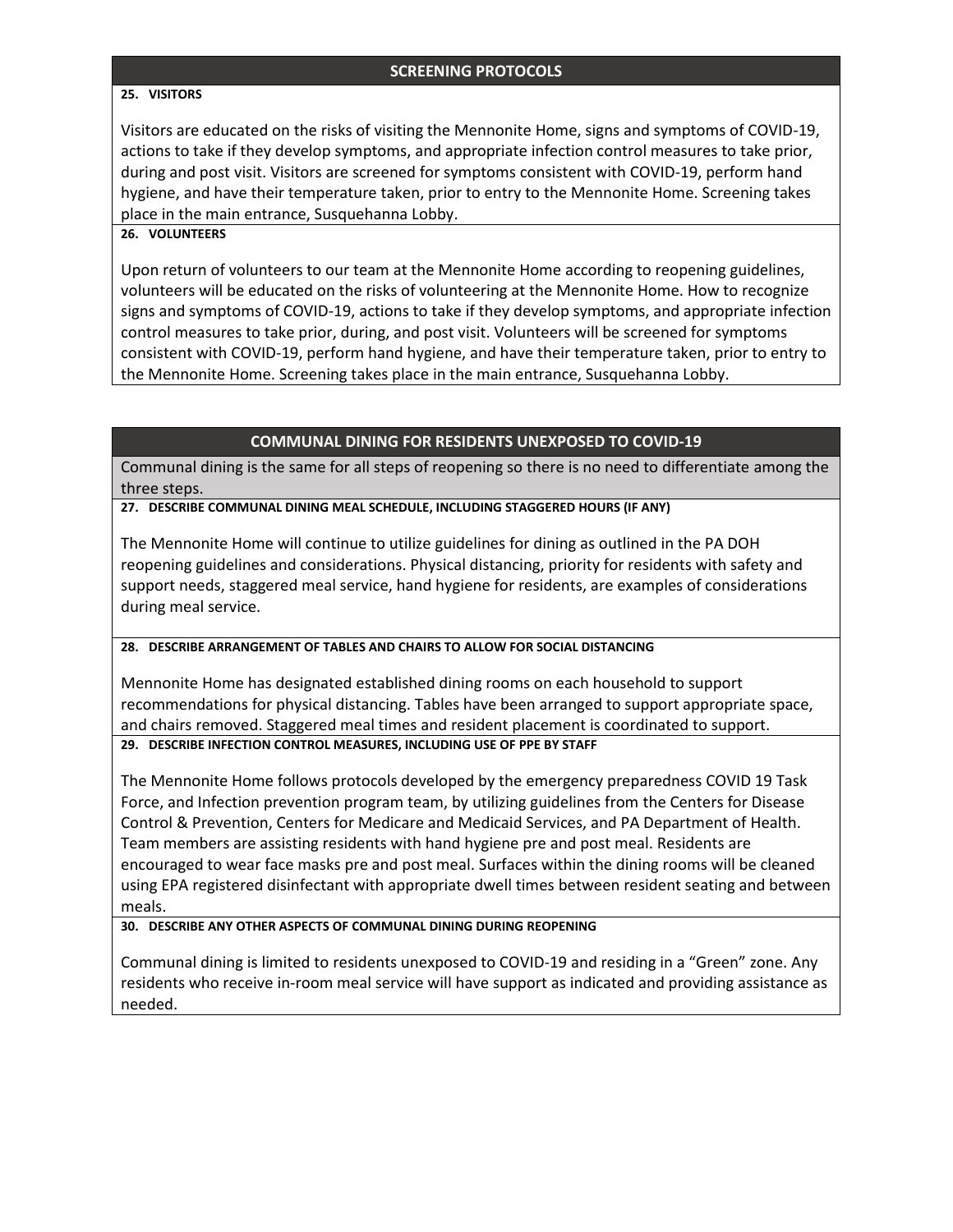# **ACTIVITIES AND OUTINGS**

In each block below, describe the types of activities that will be planned at each step and the outings that will be planned at Step 3 (an all-inclusive list is not necessary). Include where they will be held and approximately how many residents will be involved. Describe how social distancing, hand hygiene, and universal masking will be ensured. Also include precautions that will be taken to prevent multiple touching of items such as game pieces.

### **31. DESCRIBE ACTIVITIES PLANNED FOR STEP 1 (FIVE OR LESS RESIDENTS UNEXPOSED TO COVID-19)**

Physical distancing, televised activities, small groups, disinfecting supplies, and source control. Small group activities will occur in designated areas such as the living room and/or dining room to promote appropriate physical distancing. Five or less residents will be permitted to participate in an activity at one time and will wear an appropriate face covering. Residents will be seated with a minimum of 6 feet between residents with one resident per table. Team members will assist residents to perform hand hygiene before and after group activities. Supplies/equipment needed for group activities will be distributed to each resident and cleaned with an EPA registered disinfectant after use. When possible disposable items and/or single use items will be used. Before and after each group activity tables will be cleaned with an appropriate EPA registered disinfectant.

#### **32. DESCRIBE ACTIVITIES PLANNED FOR STEP 2 (TEN OR LESS RESIDENT UNEXPOSED TO COVID-19)**

The Mennonite Home will utilize physical distancing, televised activities, small groups, disinfecting supplies, and source control. Small group activities will occur in designated areas such as the living room and/or dining room to promote appropriate physical distancing. Ten or less residents will be permitted to participate in an activity at one time and will wear an appropriate face covering. Residents will be seated with a minimum of 6 feet between residents with one resident per table. Team members will assist residents to perform hand hygiene before and after group activities. Supplies/equipment needed for group activities will be distributed to each resident and cleaned with an EPA registered disinfectant after use. When possible disposable items and/or single use items will be used. Before and after each group activity tables will be cleaned with an appropriate EPA registered disinfectant.

#### **33. DESCRIBE ACTIVITIES PLANNED FOR STEP 3**

The Mennonite Home will utilize physical distancing, televised activities, small groups, disinfecting supplies, and source control. Small group activities will occur in designated areas such as the living room and/or dining room to promote appropriate physical distancing. Ten or less residents will be permitted to participate in an activity at one time and will wear an appropriate face covering. Residents will be seated with a minimum of 6 feet between residents with one resident per table. Team members will assist residents to perform hand hygiene before and after group activities. Supplies/equipment needed for group activities will be distributed to each resident and cleaned with an EPA registered disinfectant after use. When possible disposable items and/or single use items will be used. Before and after each group activity tables will be cleaned with an appropriate EPA registered disinfectant.

### **34. DESCRIBE OUTINGS PLANNED FOR STEP 3**

The Mennonite Home will coordinate and plan for outings utilizing the new framework according to CDC and PA DOH recommendations. Planning for capability on an outing to support physical distancing, source control, and exposure risk. Proper hand hygiene practices and universal masking will be maintained.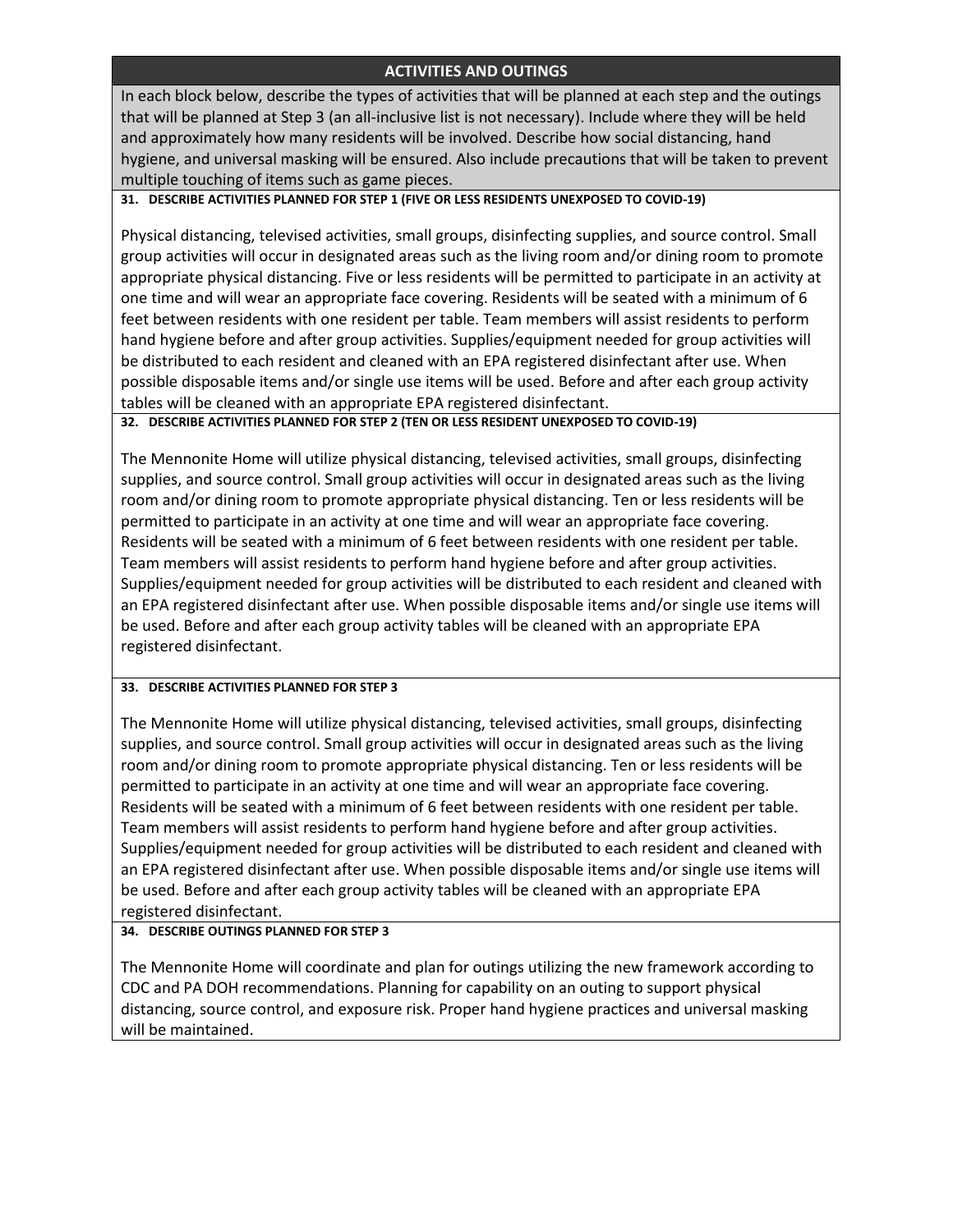# **NON-ESSENTIAL PERSONNEL**

In Step 2, non-essential personnel deemed necessary by the facility are allowed (in addition to those already permitted in Section 4 of *Interim Guidance for Skilled Nursing Facilities During COVID-19*). In Step 3, all non-essential personnel are allowed. Screening and additional precautions including social distancing, hand hygiene, and universal masking are required for non-essential personnel.

### **35. DESCRIBE THE LIMITED NUMBER AND TYPES OF NON-ESSENTIAL PERSONNEL THAT HAVE BEEN DETERMINED NECESSARY AT STEP 2**

The Mennonite Home evaluates the capability and risk benefit analysis of non-essential personnel. Essential comfort needs, psychosocial needs, repair and routine maintenance for appropriate function of essential services for resident comfort. This access to Healthcare and Healthcare residents by nonessential personnel will be determined on individual scenario and benefit/risk review. The number of personnel and area of access will be determined using the information available at the time of request. Types of non-essential personnel include facilities improvement contractors performing maintenance or repair projects or beauty/barber personnel.

### **36. DESCRIBE HOW SOCIAL DISTANCING, HAND HYGIENE, AND UNIVERSAL MASKING WILL BE ENSURED FOR NON-ESSENTIAL PERSONNEL AT STEPS 2 AND 3**

Non-essential personnel must pass screening, perform hand hygiene and will be educated on the risk associated with working in the Mennonite Home, the signs and symptoms of COVID-19, actions to take if they develop symptoms consistent with COVID-19, the requirement to wear a mask approved areas of access, and physical distancing. Education regarding post visit.

**37. DESCRIBE MEASURES PLANNED TO ENSURE NON-ESSENTIAL PERSONNEL DO NOT COME INTO CONTACT WITH RESIDENTS EXPOSED TO COVID-19**

Clear markers are placed on each household or unit to indicate the color of the zone. Residents from Green Zones will be permitted to utilize the Beauty Shop.

## **VISITATION PLAN**

For visitation to be permitted in Steps 2 and 3 of reopening (as described in Section 6 of *Interim Guidance for Skilled Nursing Facilities During COVID-19*), the following requirements are established. Screening and additional precautions including social distancing, hand hygiene, and universal masking are required for visitors.

**38. DESCRIBE THE SCHEDULE OF VISITATION HOURS AND THE LENGTH OF EACH VISIT**

The schedule for visitation will be indicated in the calendar used for signing up for outdoor visits and indoor visits once allowed. Visits will be 30 minutes in length.

### **39. DESCRIBE HOW SCHEDULING VISITORS WILL OCCUR**

Visits are scheduled with online calendar with Interdisciplinary Team (IDT) scheduling individual visits such as Compassionate Care Visits.

**40. DESCRIBE HOW VISITATION AREA(S) WILL BE SANITIZED BETWEEN EACH VISIT**

IDT staff will sanitize the area between each visit utilizing either a disinfecting spray or wipe.

**41. WHAT IS THE ALLOWABLE NUMBER OF VISITORS PER RESIDENT BASED ON THE CAPABILITY TO MAINTAIN SOCIAL DISTANCING AND INFECTION CONTROL?**

One to two visitors per resident will be allowed at a time to maintain social distancing and infection control. Additional visitors are allowed for window visits.

### **42. DESCRIBE THE ORDER IN WHICH SCHEDULED VISITS WILL BE PRIORITIZED**

End of life/compassionate care visits are prioritized; each household will track visitors and not permit repeat visitors until all residents who desire a visit have received one.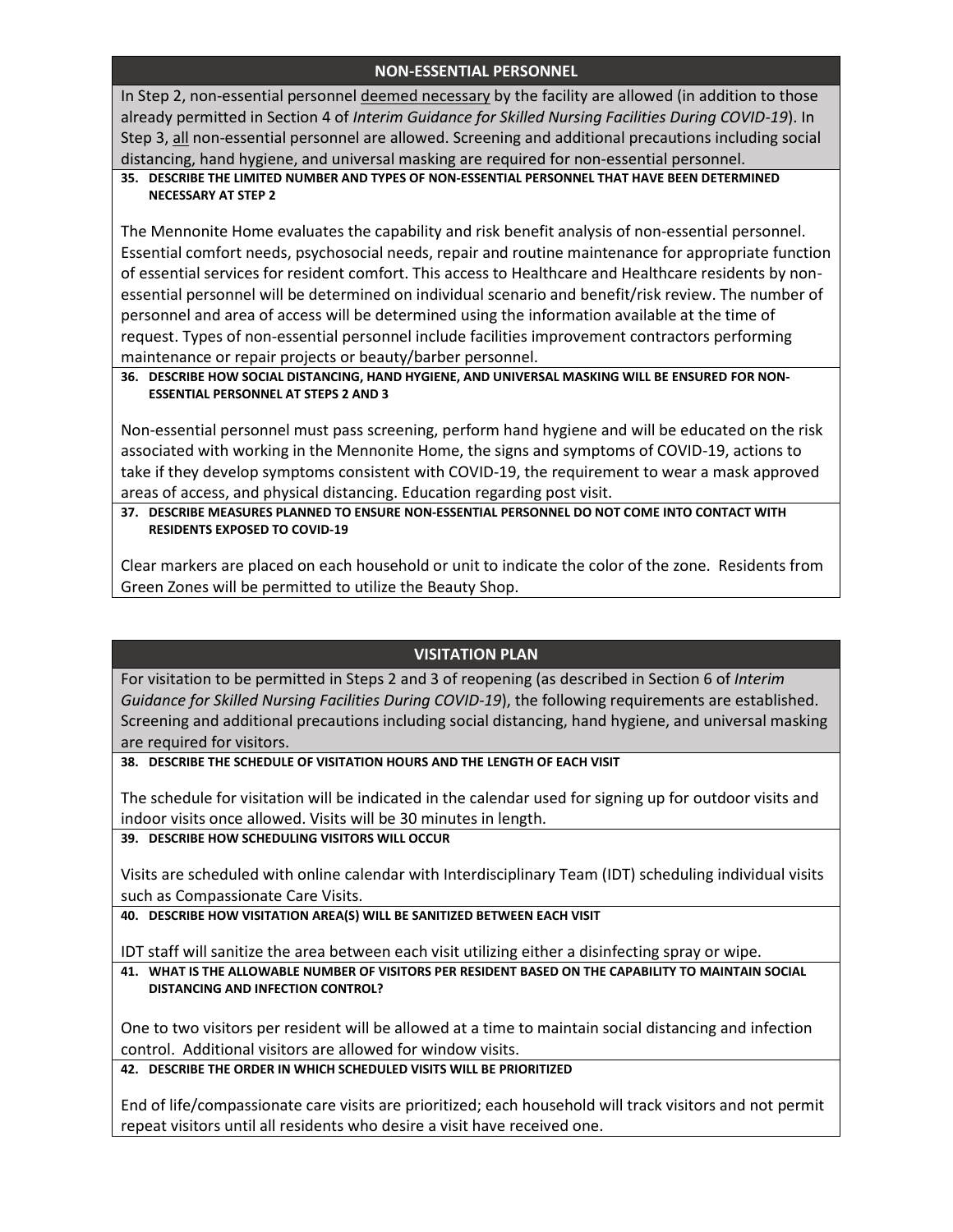| <b>VISITATION PLAN</b> |                                                                                                                                                                                                                                   |  |
|------------------------|-----------------------------------------------------------------------------------------------------------------------------------------------------------------------------------------------------------------------------------|--|
|                        | 43. DESCRIBE HOW THE FACILITY WILL DETERMINE THOSE RESIDENTS WHO CAN SAFELY ACCEPT VISITORS AT STEP<br>2 (CONSIDERING SUCH SAFETY FACTORS AS EXPOSURE TO OUTDOOR WEATHER AND TRANSPORTING<br><b>RESIDENT TO VISITOR LOCATION)</b> |  |
|                        | Residents in a "Green" zone are permitted to have visits scheduled. Residents must be able to<br>tolerate transportation to the designated visitation area and be able to maintain a seated                                       |  |
|                        | position in a chair or wheelchair for the duration of visit. Residents must be able to tolerate                                                                                                                                   |  |
|                        | application of sunscreen as needed and be comfortable in outdoor temperatures. Residents                                                                                                                                          |  |
|                        | must be able to follow infection control procedures. Determination of safe outdoor weather is                                                                                                                                     |  |
|                        | made by the Interdisciplinary Team.                                                                                                                                                                                               |  |
|                        | 44. DESCRIBE THE OUTDOOR VISITATION SPACE FOR STEP 2 TO INCLUDE THE COVERAGE FOR SEVERE WEATHER,<br>THE ENTRANCE, AND THE ROUTE TO ACCESS THE SPACE                                                                               |  |
|                        | Outdoor visitation will occur in areas such as the entrance porches, Susquehanna courtyard and                                                                                                                                    |  |
| N                      | other neutral locations that are covered.                                                                                                                                                                                         |  |
| <b>STEP</b>            | 45. DESCRIBE HOW A CLEARLY DEFINED SIX-FOOT DISTANCE WILL BE MAINTAINED BETWEEN THE RESIDENT AND<br>THE VISITOR(S) DURING OUTDOOR VISITS                                                                                          |  |
|                        | Tables and chairs will be arranged to provide six feet or more of space between the resident and                                                                                                                                  |  |
|                        | visitor(s). Volunteers will be available to monitor and offer additional education as needed.                                                                                                                                     |  |
|                        |                                                                                                                                                                                                                                   |  |
|                        | 46. DESCRIBE THE INDOOR VISITATION SPACE THAT WILL BE USED IN THE EVENT OF EXCESSIVELY SEVERE<br>WEATHER TO INCLUDE THE ENTRANCE AND THE ROUTE TO ACCESS THE SPACE                                                                |  |
|                        | Conestoga entrance and vestibule/Juniata vestibule/Craft room; staff are cautioned to use                                                                                                                                         |  |
|                        | source control, maintain physical distancing, etc.                                                                                                                                                                                |  |
|                        | 47. DESCRIBE HOW A CLEARLY DEFINED SIX-FOOT DISTANCE WILL BE MAINTAINED BETWEEN THE RESIDENT AND                                                                                                                                  |  |
|                        | THE VISITOR(S) DURING INDOOR VISITS                                                                                                                                                                                               |  |
|                        | Areas and spaces are marked to support designated 6-foot separation; staff supervision as<br>needed                                                                                                                               |  |
|                        | 48. DESCRIBE HOW THE FACILITY WILL DETERMINE THOSE RESIDENTS WHO CAN SAFELY ACCEPT VISITORS AT STEP<br>3 (CONSIDERING SUCH SAFETY FACTORS AS TRANSPORTING RESIDENT TO VISITOR LOCATION)                                           |  |
|                        | Green Zone residents and individual resident safety and support needs                                                                                                                                                             |  |
|                        | 49. WILL OUTDOOR VISITATION BE UTILIZED AT STEP 3? IF NO, SKIP TO QUESTION #52                                                                                                                                                    |  |
|                        |                                                                                                                                                                                                                                   |  |
|                        | Yes.<br>50. DESCRIBE THE OUTDOOR VISITATION SPACE FOR STEP 3 TO INCLUDE THE COVERAGE FOR SEVERE WEATHER,                                                                                                                          |  |
|                        | THE ENTRANCE, AND THE ROUTE TO ACCESS THE SPACE (IF THE SAME AS STEP 2, ENTER "SAME")                                                                                                                                             |  |
|                        | Same as Step 2.                                                                                                                                                                                                                   |  |
| w                      | 51. DESCRIBE HOW A CLEARLY DEFINED SIX-FOOT DISTANCE WILL BE MAINTAINED BETWEEN THE RESIDENT AND                                                                                                                                  |  |
| <b>STEP</b>            | THE VISITOR(S) DURING OUTDOOR VISITS (IF THE SAME AS STEP 2, ENTER "SAME")                                                                                                                                                        |  |
|                        | Tables and chairs will be arranged to provide six feet or more of space between the Resident                                                                                                                                      |  |
|                        | and visitor(s). Volunteers will be available to monitor and offer additional education as needed.                                                                                                                                 |  |
|                        | 52. DESCRIBE THE INDOOR VISITATION SPACE THAT WILL BE USED TO INCLUDE THE ENTRANCE AND THE ROUTE<br>TO ACCESS THE SPACE (IF THE SAME AS STEP 2, ENTER "SAME")                                                                     |  |
|                        | The Conestoga Vestibule, Juniata Vestibule and the Timeless Treasures Craft Room will be                                                                                                                                          |  |
|                        | utilized for visits. Visitors will be guided inside through the Juniata and Conestoga entrances.                                                                                                                                  |  |
|                        | The Timeless Treasures Craft Room can be entered via the Susquehanna Courtyard.                                                                                                                                                   |  |
|                        | 53. DESCRIBE HOW A CLEARLY DEFINED SIX-FOOT DISTANCE WILL BE MAINTAINED BETWEEN THE RESIDENT AND<br>THE VISITOR(S) DURING INDOOR VISITS (IF THE SAME AS STEP 2, ENTER "SAME")                                                     |  |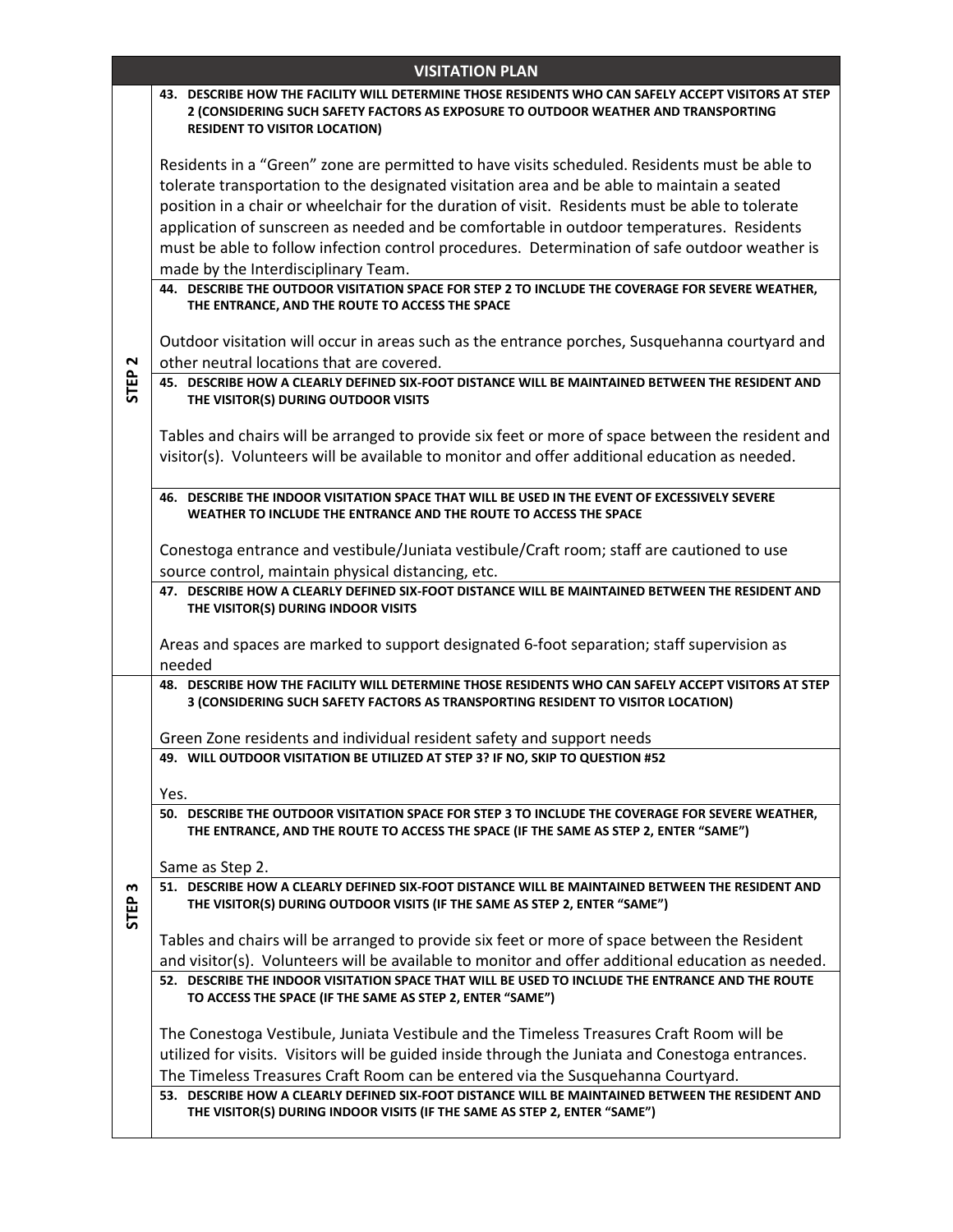## **VISITATION PLAN**

Tables and chairs will be arranged to provide six feet or more of space between the Resident and visitor(s).

**54. FOR THOSE RESIDENTS UNABLE TO BE TRANSPORTED TO THE DESIGNATED VISITATION AREA, DESCRIBE THE INFECTION CONTROL PRECAUTIONS THAT WILL BE PUT IN PLACE TO ALLOW VISITATION IN THE RESIDENT'S ROOM**

When a resident is unable to be transported to the designated visitation area, visitors will complete screening as described in #25 above and will wear the appropriate PPE as deemed appropriate by facility policy guided by CDC and DOH. Education will be provided on appropriate physical distancing and furniture placement will serve as a reminder.

### **VOLUNTEERS**

In Step 2, volunteers are allowed only for the purpose of assisting with outdoor visitation protocols and may only conduct volunteer duties with residents unexposed to COVID-19. In Step 3, all volunteer duties may be conducted, but only with residents unexposed to COVID-19. Screening, social distancing, and additional precautions including hand hygiene and universal masking are required for volunteers.

#### **55. DESCRIBE INFECTION CONTROL PRECAUTIONS ESTABLISHED FOR VOLUNTEERS, INCLUDING MEASURES PLANNED TO ENSURE VOLUNTEERS DO NOT COME INTO CONTACT WITH RESIDENTS EXPOSED TO COVID-19**

Volunteers, who are permitted to enter the facility in Step 2 or Step 3, are screened at the Mennonite Home Welcome Center for symptoms consistent with COVID-19, potential exposure to a COVID-19 case, and have their temperature taken prior to entering facility. Volunteers who screen positive are not permitted to enter. Volunteers are educated to follow Infection Control procedures including hand hygiene, social distancing, donning/doffing PPE, and universal masking. Signage is placed in each area of the facility to indicate if an area is a designated "Green", "Yellow", or "Red" zone. Volunteers are not permitted to enter "Yellow" or "Red" designated zones.

**56. DESCRIBE THE DUTIES TO BE PERFORMED BY VOLUNTEERS DURING STEP 2**

In Step 2, Volunteers may assist with scheduling of visits, transporting Residents from their room to the designated visitation area, and supervising visits for visitor and Resident compliance with infection control procedures.

### **ATTESTATION**

The Nursing Home Administrator (NHA) is responsible for the accuracy of the Implementation Plan and the facility's adherence to it. Upon completion of blocks 1-57, the Implementation Plan should be printed and the signature and date affixed by the NHA in block 58.

**57. NAME OF NURSING HOME ADMINISTRATOR**

Jennifer Eslinger